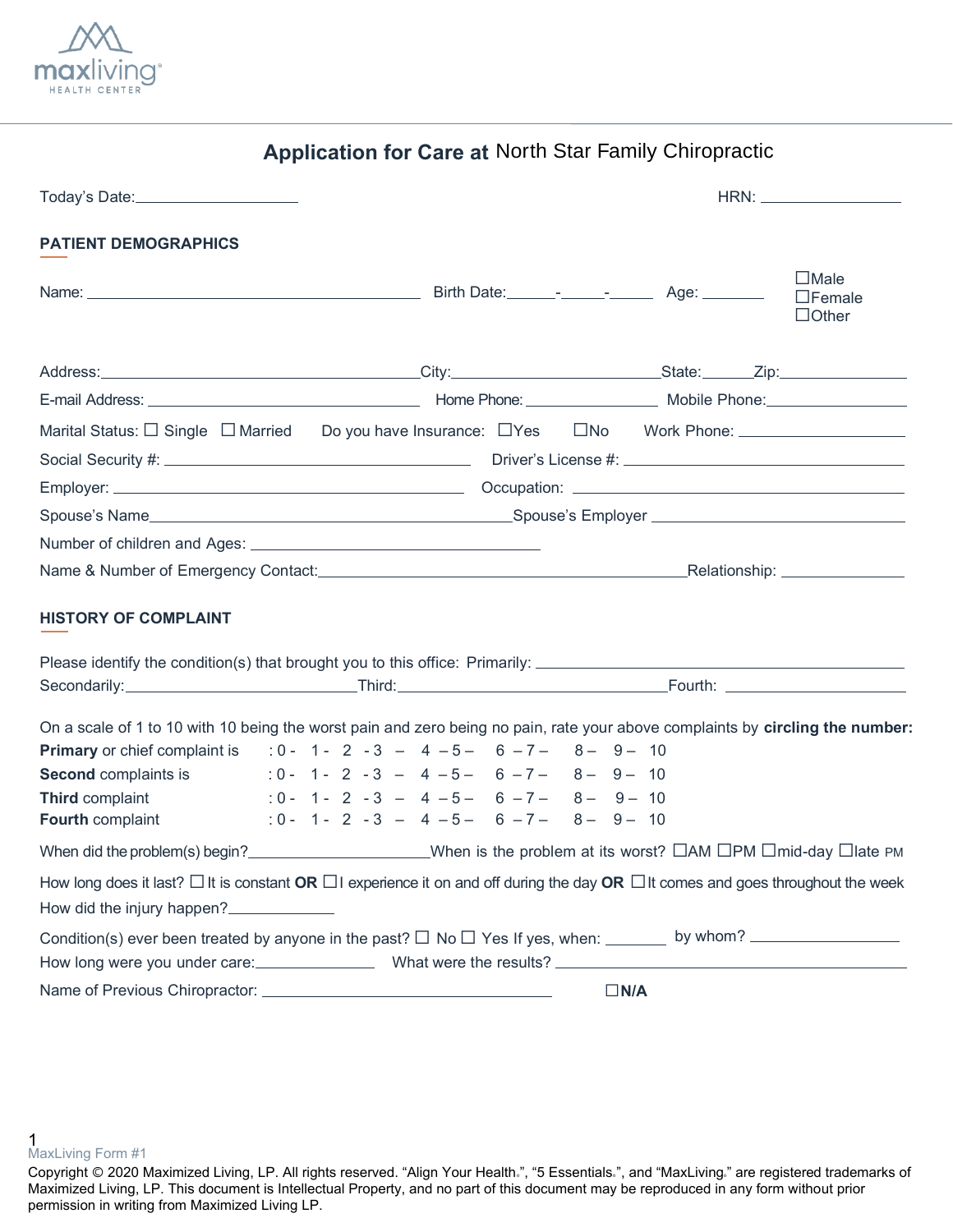

| *PLEASE MARK the areas on the Diagram with the following letters to describe your symptoms:<br>R = Radiating $B$ = Burning $D$ = Dull $A$ = Aching N = Numbness S = Sharp/ Stabbing T= Tingling<br>What relieves your symptoms? _<br>What makes them feel worse? |                                                                                          |                                                     |        |  |  |  |
|------------------------------------------------------------------------------------------------------------------------------------------------------------------------------------------------------------------------------------------------------------------|------------------------------------------------------------------------------------------|-----------------------------------------------------|--------|--|--|--|
| <b>LIST RESTRICTED ACTIVITY:</b>                                                                                                                                                                                                                                 | <b>CURRENT ACTIVITY LEVEL</b>                                                            | <b>USUAL ACTIVITY LEVEL</b>                         |        |  |  |  |
| Is your problem the result of ANY type of accident? $\Box$ Yes, $\Box$ No<br>Identify any other injury(s) to your spine, minor or major, that the doctor should know about:                                                                                      |                                                                                          |                                                     |        |  |  |  |
| <b>PAST HISTORY</b><br>Have you suffered with any of this or a similar problem in the past? $\Box$ No $\Box$ Yes If yes how many times?                                                                                                                          |                                                                                          |                                                     |        |  |  |  |
| Other forms of treatment tried: $\Box$ No $\Box$ Yes If yes, please state what type of treatment:<br>and who provided it:<br>□Unfavorable Please explain: _                                                                                                      | <u>__________________________How long ago?</u> ________What were the results? □Favorable |                                                     |        |  |  |  |
| Please identify any and all types of jobs you have had in the past that have imposed any physical stress on you or your body:                                                                                                                                    |                                                                                          |                                                     |        |  |  |  |
| If you have ever been diagnosed with any of the following conditions, please indicate with a P for in the Past, C for Currently<br>have or N for Never have had:<br><b>Broken Bone</b><br><b>Dislocations</b><br><b>Heart Attack</b><br>Osteo Arthritis          | <b>Rheumatoid Arthritis</b><br>_Tumors<br><b>Diabetes</b><br>Cerebral Vascular           | Disability<br>Fracture<br>Other serious conditions: | Cancer |  |  |  |

 $\frac{1}{\sqrt{2}}$ 

<sup>.&</sup>quot;, "5 Essentials.", and "MaxLiving." are registered trademarks of Maximized Living, LP. This document is Intellectual Property, and no part of this document may be reproduced in any form without prior permission in writing from Maximized Living LP. Copyright Ⓒ 2020 Maximized Living, LP. All rights reserved. "Align Your Health ", "5 Essentials ", and "MaxLiving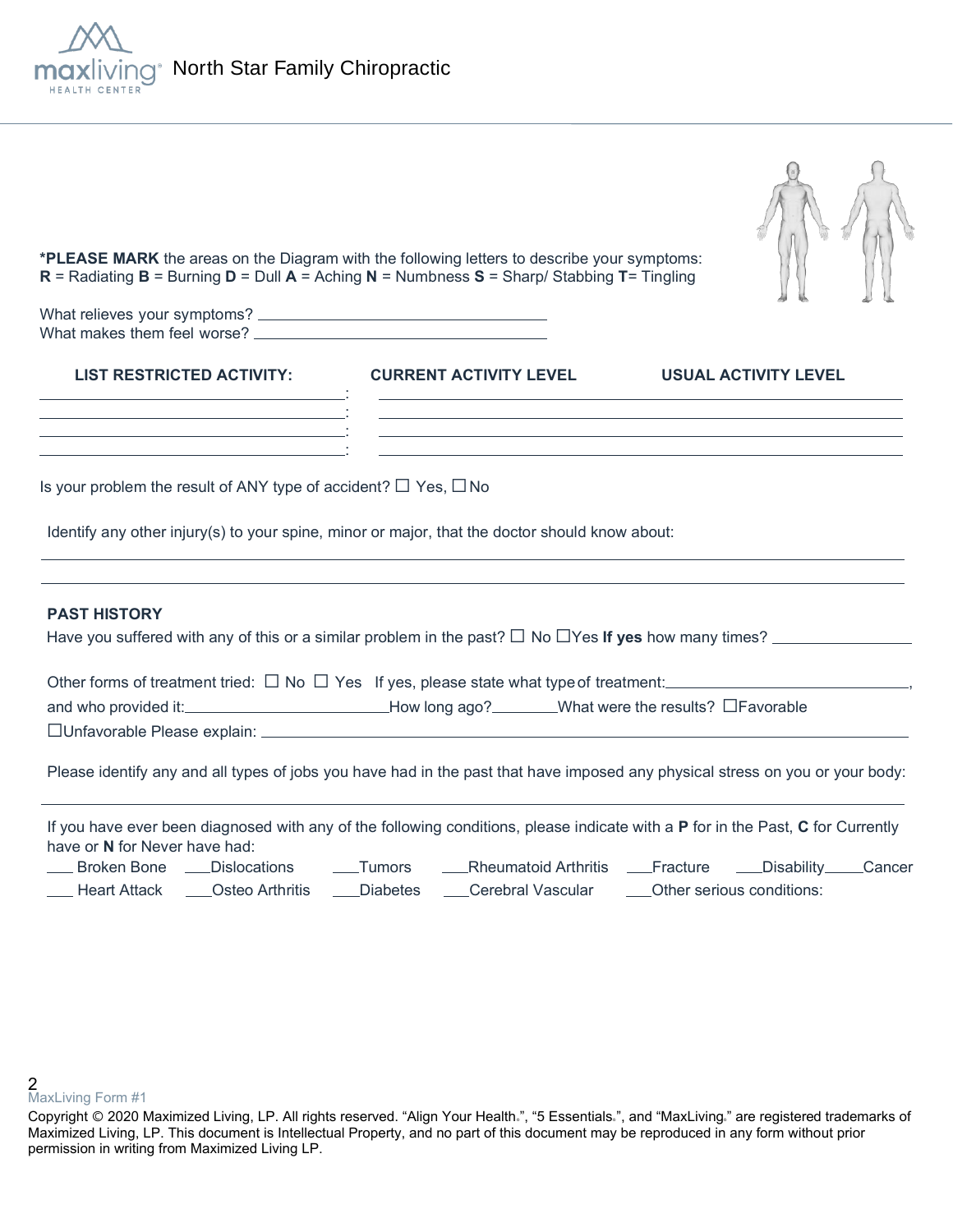

### **PLEASE Identify ALL PAST and any CURRENT conditions you feel may be contributing to your present problem:**

|                                                                                                                                                                                                                                                                                                                                                                                                                                                                                                                                     | <b>HOW LONG AGO</b>                             |            | <b>TYPE OF CARE RECEIVED</b> |        |                                                                                                                                                                                                                               | <b>BY WHOM</b>         |              |
|-------------------------------------------------------------------------------------------------------------------------------------------------------------------------------------------------------------------------------------------------------------------------------------------------------------------------------------------------------------------------------------------------------------------------------------------------------------------------------------------------------------------------------------|-------------------------------------------------|------------|------------------------------|--------|-------------------------------------------------------------------------------------------------------------------------------------------------------------------------------------------------------------------------------|------------------------|--------------|
| <b>INJURIES</b>                                                                                                                                                                                                                                                                                                                                                                                                                                                                                                                     |                                                 |            |                              |        |                                                                                                                                                                                                                               |                        |              |
| <b>SURGERIES</b>                                                                                                                                                                                                                                                                                                                                                                                                                                                                                                                    |                                                 |            |                              |        | the control of the control of the control of the control of the control of the control of the control of the control of the control of the control of the control of the control of the control of the control of the control |                        |              |
| <b>CHILDHOOD DISEASES</b>                                                                                                                                                                                                                                                                                                                                                                                                                                                                                                           |                                                 |            |                              |        | and the control of the control of the control of the control of the control of the control of the control of the                                                                                                              |                        |              |
| <b>ADULT DISEASES</b>                                                                                                                                                                                                                                                                                                                                                                                                                                                                                                               |                                                 |            |                              |        |                                                                                                                                                                                                                               |                        |              |
| <b>SOCIAL HISTORY</b>                                                                                                                                                                                                                                                                                                                                                                                                                                                                                                               |                                                 |            |                              |        |                                                                                                                                                                                                                               |                        |              |
| <b>1.</b> Smoking: $\Box$ cigars                                                                                                                                                                                                                                                                                                                                                                                                                                                                                                    | $\Box$ pipe $\Box$ cigarettes How often? $\Box$ |            | Daily                        | $\Box$ | Weekends $\Box$                                                                                                                                                                                                               | Occasionally           | $\Box$ Never |
| 2. Alcoholic Beverage: consumption occurs                                                                                                                                                                                                                                                                                                                                                                                                                                                                                           |                                                 | $\Box$     | Daily                        | $\Box$ | Weekends $\square$                                                                                                                                                                                                            | Occasionally $\square$ | <b>Never</b> |
| 3. Recreational Drug use:                                                                                                                                                                                                                                                                                                                                                                                                                                                                                                           |                                                 | $\Box$     | Daily                        | $\Box$ | Weekends $\square$                                                                                                                                                                                                            | Occasionally $\Box$    | <b>Never</b> |
| If yes whom: $\Box$ grandmother $\Box$ grandfather $\Box$ mother $\Box$ father $\Box$ sister(s) $\Box$ brother(s) $\Box$ son(s) $\Box$ daughter(s)<br>Have they ever been treated for their condition? $\square$ No                                                                                                                                                                                                                                                                                                                 |                                                 | $\Box$ Yes |                              |        | $\Box$ I don't know                                                                                                                                                                                                           |                        |              |
| I hereby authorize payment to be made directly to this office for all benefits which may be payable under a healthcare plan or from any<br>other collateral sources. I authorize utilization of this application or copies thereof for the purpose of processing claims and effecting<br>payments, and further acknowledge that this assignment of benefits does not in any way relieve me of payment liability and that I will<br>remain financially responsible to this office for any and all services I receive at this office. |                                                 |            |                              |        | <u> 1950 - Johann Barbara, martxa</u>                                                                                                                                                                                         |                        |              |
| Patient or Authorized Person's Signature                                                                                                                                                                                                                                                                                                                                                                                                                                                                                            |                                                 |            |                              |        | Date Completed<br><u> 1995 - Jan Barbara Barbara, primeira política de la provincia de la provincia de la provincia de la provincia</u>                                                                                       |                        |              |
|                                                                                                                                                                                                                                                                                                                                                                                                                                                                                                                                     |                                                 |            |                              |        |                                                                                                                                                                                                                               |                        |              |
| Doctor's Signature                                                                                                                                                                                                                                                                                                                                                                                                                                                                                                                  |                                                 |            |                              |        | Date Form Reviewed                                                                                                                                                                                                            |                        |              |

**3**<br>MaxLiving Form #1

<sup>.&</sup>quot;, "5 Essentials.", and "MaxLiving." are registered trademarks of Maximized Living, LP. This document is Intellectual Property, and no part of this document may be reproduced in any form without prior permission in writing from Maximized Living LP. Copyright Ⓒ 2020 Maximized Living, LP. All rights reserved. "Align Your Health ", "5 Essentials ", and "MaxLiving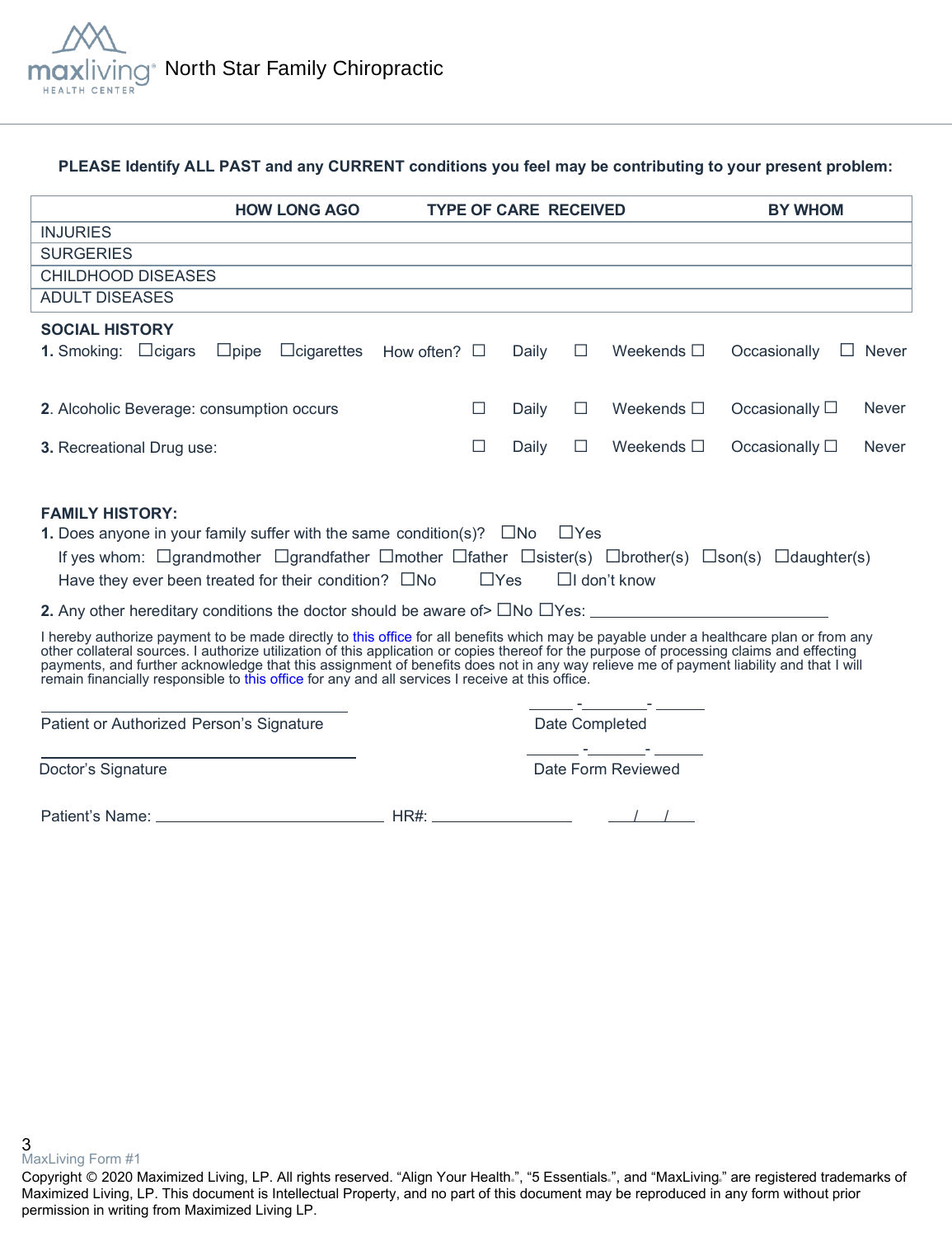

| Patient Name                                      | File#/HRN _____                                                                                                                                                                                                                                         | Date |
|---------------------------------------------------|---------------------------------------------------------------------------------------------------------------------------------------------------------------------------------------------------------------------------------------------------------|------|
|                                                   | <b>INITIAL NERVE SYSTEM PROFILE</b>                                                                                                                                                                                                                     |      |
|                                                   |                                                                                                                                                                                                                                                         |      |
|                                                   | Type of impact: Front Impact / Side Impact / Rear Impact                                                                                                                                                                                                |      |
|                                                   | Does your job require you remain in long term stressful postures?<br>The stress of the stress of the stress of the stress of the stress of the stress of the stress of the stress o<br>(i.e. all day sitting, repeated lifting, long term computer use) |      |
| Spinal traumas in the past?<br>field<br>accident_ | Collision, quick burst, or repetitive motion sports: football, wrestling, basketball, baseball, soccer, tennis, golf, track and<br>Trauma as a child! i.e. fall on your head, impact to your head, concussion, fall onto your back or tailbone, biking  |      |
|                                                   | Work around the house - lifting, bending, woke up with stiff neck, "back went out"                                                                                                                                                                      |      |
|                                                   | <b>INITIAL NUTRITIONAL PROFILE</b>                                                                                                                                                                                                                      |      |
|                                                   | Have you tested with high triglycerides or high cholesterol? (OY/ON) Values?                                                                                                                                                                            |      |
| Have you tested with high blood pressure? (OY/ON) |                                                                                                                                                                                                                                                         |      |
|                                                   | Are you diabetic? Have you been diagnosed as pre-diabetic or with metabolic syndrome? (OY/ON)                                                                                                                                                           |      |
|                                                   | Do you eat breakfast daily from Monday to Friday? (OY/ON)                                                                                                                                                                                               |      |
|                                                   | How many days per week do you skip one meal? $\mathbf{O}(0) \mathbf{O}(1) \mathbf{O}(2) \mathbf{O}(3) \mathbf{O}(4+)$                                                                                                                                   |      |
|                                                   | How many fast food, refined foods, or prepared meals do you eat per week? $\mathbb{O}(0) \mathbb{O}(1\text{-}3) \mathbb{O}(4\text{-}6) \mathbb{O}(7\text{+})$                                                                                           |      |
|                                                   | How many servings of fruit do you have on a given day? $\mathbb{O}(0-1) \mathbb{O}(2-3) \mathbb{O}(4+)$                                                                                                                                                 |      |
|                                                   | How many servings of vegetables do you have on a given day? $\mathbf{O}(0.1) \mathbf{O}(2.3) \mathbf{O}(4.5)$                                                                                                                                           |      |
|                                                   |                                                                                                                                                                                                                                                         |      |
|                                                   | Do you regularly drink (1 or more per day) any of the following? (circle all that apply)                                                                                                                                                                |      |
| O Diet Soda<br><b>O</b> Coffee<br>O Juice         | O Soda<br>O Alcohol<br><b>O</b> Milk                                                                                                                                                                                                                    |      |

<sup>1</sup> 

MaxLiving Form #3

Copyright © 2020 Maximized Living, LP. All rights reserved. "Align Your Health.", "5 Essentials.", and "MaxLiving." are registered trademarks of Maximized Living, LP. This document is Intellectual Property, and no part of this document may be reproduced in any form without prior permission in writing from Maximized Living LP.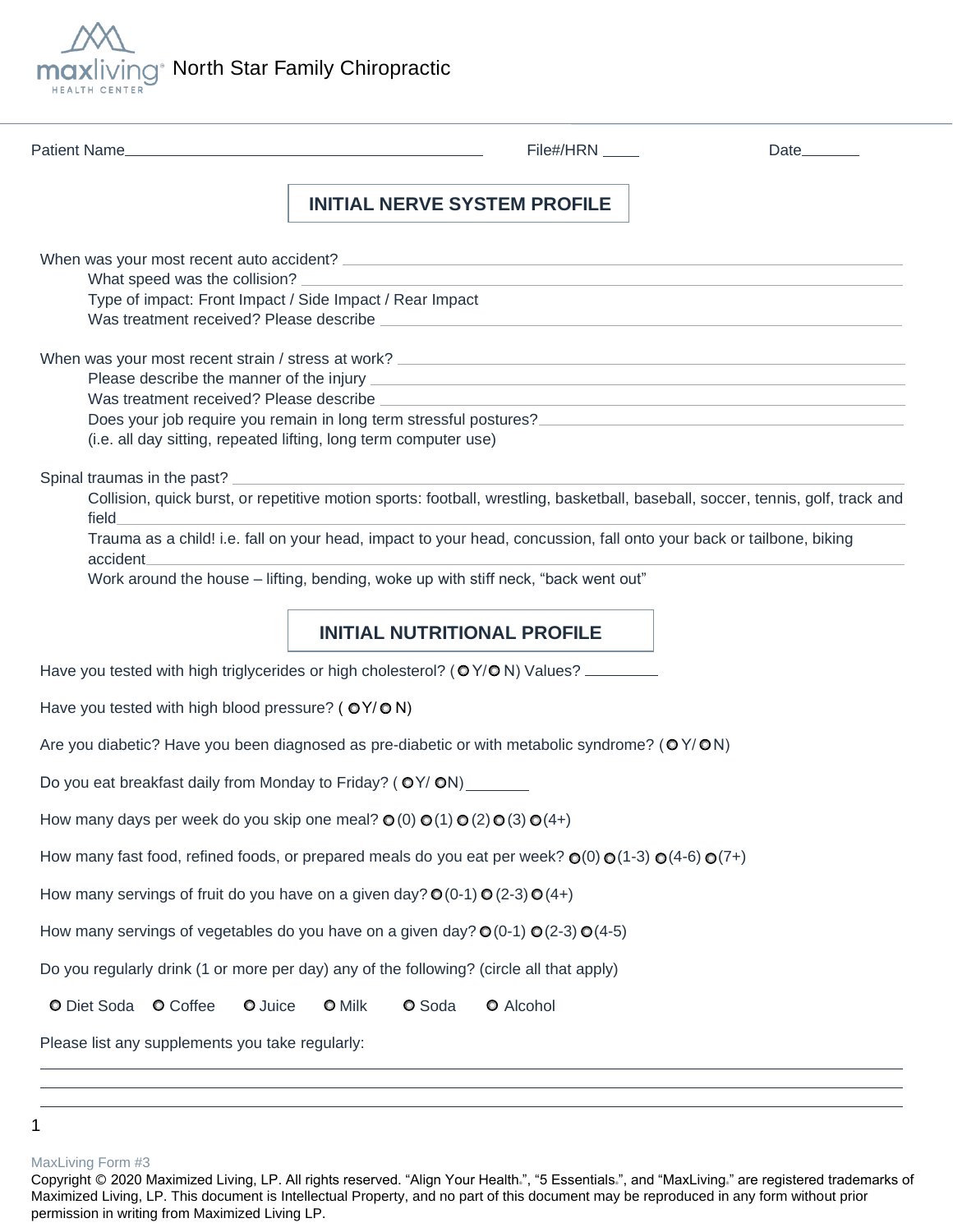

## **INITIAL FITNESS PROFILE**

How many times per week do you exercise?

Cardiovascular Hours Days/Wk Weight Training Hours Days/Wk

Low Impact (Yoga, etc.) Hours Days/Wk

What is your target weight? What is your current weight?

How willing are you to change any of these things to reach your health goals? (Scale of 1-10)

### **INITIAL TOXICITY PROFILE**

Are you regularly exposed to cleaning products or industrial chemicals? ( $O$ Y/ $O$ N)

Have you ever noticed mold growing in your home or your place of work? ( $\mathsf{O}Y/\mathsf{ON}$ )

Does your home, work, school, or car have a damp or mildew smell? ( $O(Y/ON)$ )

Have you received a full standard profile of vaccinations? ( $O(Y/O N)$ )

Do you receive yearly flu shots? ( $O$ Y/ $O$ N) How many flu shots have you received? (estimate)

Have any members of your family been diagnosed with fibromyalgia, chronic fatigue or multiple chemical sensitivities?  $(OY/ON)$ 

Do you have symptoms of hormonal system imbalance (thyroid, reproductive, adrenal)? ( $OY/O$  N)

## **INITIAL STRESS PROFILE**

Do you get an average of 8 hours of sleep per night? ( $O$  Y/ $O$  N)

Do you average less than 7 hours of sleep per night? ( $O$  Y/ $O$  N)

Do you ever take pills to go to sleep or relax? ( $O$  Y/ $O$  N)

Do you often feel short on time and procrastinate on projects? ( $O$ Y/ $O$ N)

Do you experience feelings of anxiety about completing tasks? ( $\odot$  Y/ $\odot$  N)

Do you feel like you don't give enough time or attention to important areas in your life like family, personal growth, or a hobby?  $(OY/ON)$ 

Do you rely more on your memory than a planner and action list to get things done? ( $OY/ON$ )

Do you take time to pray, meditate, or visualize on a regular basis? ( $OY / ON$ )

### 2

### MaxLiving Form #3

Copyright © 2020 Maximized Living, LP. All rights reserved. "Align Your Health.", "5 Essentials.", and "MaxLiving." are registered trademarks of Maximized Living, LP. This document is Intellectual Property, and no part of this document may be reproduced in any form without prior permission in writing from Maximized Living LP.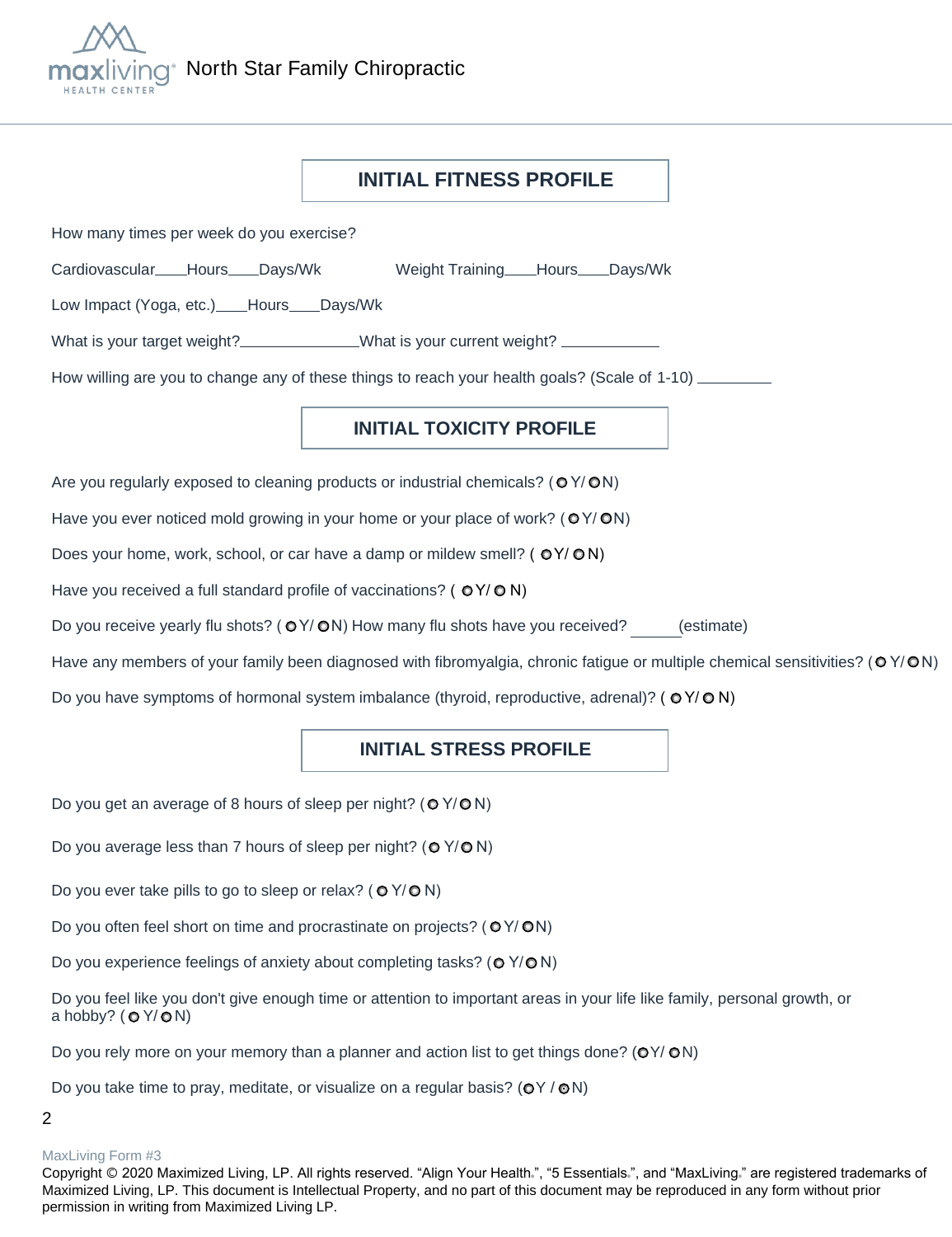

# **Activities of Daily Living/Symptoms/Medications**

Patient Name: Date: File#

## **Daily Activities: Effects of Current conditions On Performance**

Please identify how your current condition is affecting your ability to carry out activities that are routinely part of your life:

| <b>Bending</b>               | $\Box$ No Effect    | $\Box$ Painful (can do) | □ Painful (limits)         | Unable to Perform<br>⊔.     |
|------------------------------|---------------------|-------------------------|----------------------------|-----------------------------|
| Concentrating                | □ No Effect         | $\Box$ Painful (can do) | □ Painful (limits)         | □ Unable to Perform         |
| Doing computer Work          | $\Box$ No Effect    | $\Box$ Painful (can do) | □ Painful (limits)         | □ Unable to Perform         |
| Gardening                    | $\Box$ No Effect    | $\Box$ Painful (can do) | $\Box$ Painful (limits)    | □ Unable to Perform         |
| <b>Playing Sports</b>        | $\Box$ No Effect    | $\Box$ Painful (can do) | $\Box$ Painful (limits)    | $\Box$ Unable to Perform    |
| <b>Recreation Activities</b> | $\Box$ No Effect    | Painful (can do)<br>⊔   | $\Box$ Painful (limits)    | Unable to Perform<br>$\Box$ |
| Shoveling                    | $\Box$ No Effect    | $\Box$ Painful (can do) | □ Painful (limits)         | Unable to Perform<br>$\Box$ |
| Sleeping                     | $\Box$ No Effect    | $\Box$ Painful (can do) | □ Painful (limits)         | □ Unable to Perform         |
| <b>Watching TV</b>           | □ No Effect         | $\Box$ Painful (can do) | $\Box$ Painful (limits)    | □ Unable to Perform         |
| Carrying                     | $\Box$ No Effect    | $\Box$ Painful (can do) | □ Painful (limits)         | $\Box$ Unable to Perform    |
| Dancing                      | □ No Effect         | $\Box$ Painful (can do) | Painful (limits)<br>$\Box$ | □ Unable to Perform         |
| Dressing                     | No Effect<br>$\Box$ | $\Box$ Painful (can do) | □ Painful (limits)         | Unable to Perform<br>$\Box$ |
| Lifting                      | No Effect<br>⊔      | Painful (can do)<br>⊔   | □ Painful (limits)         | Unable to Perform<br>$\Box$ |
| Pushing                      | □ No Effect         | $\Box$ Painful (can do) | □ Painful (limits)         | □ Unable to Perform         |
| <b>Rolling Over</b>          | □ No Effect         | $\Box$ Painful (can do) | □ Painful (limits)         | $\Box$ Unable to Perform    |
| Sitting                      | □ No Effect         | $\Box$ Painful (can do) | $\Box$ Painful (limits)    | □ Unable to Perform         |
| Standing                     | $\Box$ No Effect    | $\Box$ Painful (can do) | $\Box$ Painful (limits)    | $\Box$ Unable to Perform    |
| Working                      | $\Box$ No Effect    | Painful (can do)<br>⊔   | □ Painful (limits)         | Unable to Perform<br>$\Box$ |
| Climbing                     | $\Box$ No Effect    | $\Box$ Painful (can do) | □ Painful (limits)         | Unable to Perform<br>$\Box$ |
| Doing Chores                 | $\Box$ No Effect    | $\Box$ Painful (can do) | □ Painful (limits)         | □ Unable to Perform         |
| Driving                      | □ No Effect         | $\Box$ Painful (can do) | $\Box$ Painful (limits)    | □ Unable to Perform         |
| Performing Sexual Activity   | $\Box$ No Effect    | $\Box$ Painful (can do) | □ Painful (limits)         | $\Box$ Unable to Perform    |
| Reading                      | No Effect           | $\Box$ Painful (can do) | □ Painful (limits)         | $\Box$ Unable to Perform    |
| Running                      | $\Box$ No Effect    | $\Box$ Painful (can do) | □ Painful (limits)         | Unable to Perform<br>$\Box$ |
| Sitting to Standing          | $\Box$ No Effect    | $\Box$ Painful (can do) | □ Painful (limits)         | □ Unable to Perform         |
| Walking                      | □ No Effect         | □ Painful (can do)      | □ Painful (limits)         | □ Unable to Perform         |
|                              |                     |                         |                            |                             |

#### 1 MaxLiving Form #5

Copyright © 2020 Maximized Living, LP. All rights reserved. "Align Your Health<sup>®</sup>, "5 Essentials<sup>®</sup>, and "MaxLiving<sup>®</sup> are registered trademarks of Maximized Living, LP. This document is Intellectual Property, and no part of this document may be reproduced in any form without prior permission in writing from Maximized Living LP.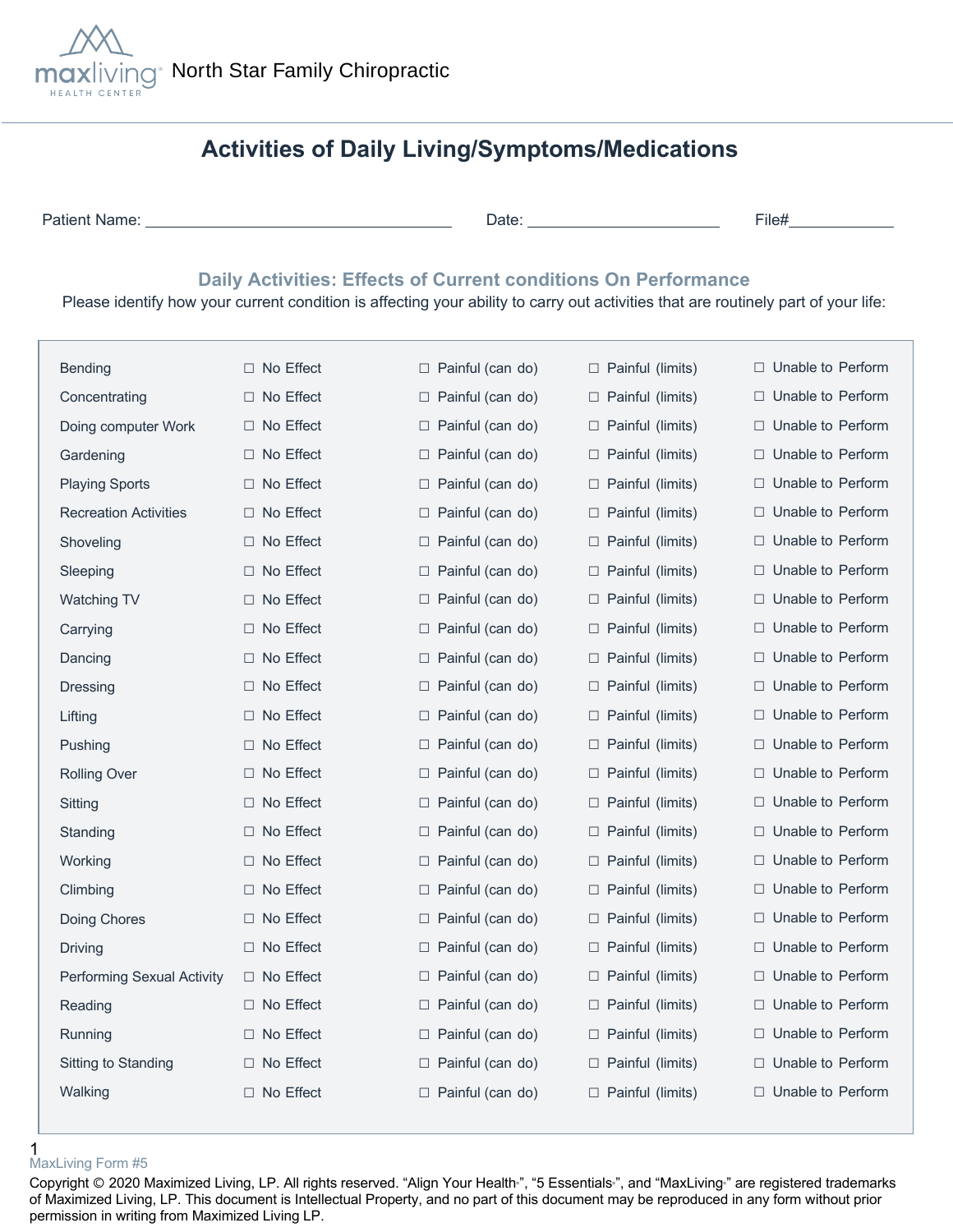

### **Please mark P for in the Past, C for Currently have and N for Never**

| Headache                           | $\frac{1}{2}$ Pregnant (Now)             | ___ Dizziness             | __ Prostate Problems      | Heartburn                |
|------------------------------------|------------------------------------------|---------------------------|---------------------------|--------------------------|
| Neck Pain                          | Frequent Colds/Flu                       | Loss of Balance           | Digestive Problems        | __ Digestive Problems    |
| ___ Jaw Pain, TMJ                  | ___ Convulsions/Epilepsy                 | <b>Example 1</b> Fainting | ___ Colon Trouble         | - High Blood Pressure    |
| Shoulder Pain                      | ____ Tremors                             | __ Double Vision          | ___ Diarrhea/Constipation | Low Blood Pressure       |
| Upper Back Pain                    | ___Chest Pain                            | __ Blurred Vision         | Menopausal Problems       | __ Asthma                |
| __ Mid Back Pain                   | ___ Pain w/Cough/Sneeze                  | ____ Ringing in Ears      | ___ Menstrual Problem     | ___ Difficulty Breathing |
| Low Back Pain                      | Foot or Knee Problems _____ Hearing Loss |                           | $\equiv$ PMS              | Lung Problems            |
| Hip Pain                           | Sinus/Drainage Problem ___ Depression    |                           | Bed Wetting               | __ Kidney Trouble        |
| ___ Back Curvature                 | ___ Swollen/Painful Joints               | ____ Irritable            | ___ Learning Disability   | __ Gall Bladder Trouble  |
| ___ Scoliosis                      | ____ Skin Problems                       | ___ Mood Changes          | ___ Eating Disorder       | __ Liver Trouble         |
| Numb/Tingling arms, hands, fingers |                                          | ADD/ADHD                  | Trouble Sleeping          | ___Hepatitis (A, B, C)   |
| Impotence/Sexual<br>Dysfunction    |                                          | -Allergies                | Ulcers                    |                          |

List Prescription & Non-Prescription drugs you take:<br>
<u>List Prescription & Non-Prescription drugs you take:</u>

| FOR OFFICE USE ONLY<br>I have reviewed the above ADL & ROS Form with the above named patient: |      |
|-----------------------------------------------------------------------------------------------|------|
| Doctor Signature                                                                              | Date |

2 MaxLiving Form #5

Copyright © 2020 Maximized Living, LP. All rights reserved. "Align Your Health<sub>"</sub>, "5 Essentials<sub>"</sub>, and "MaxLiving<sub>"</sub> are registered trademarks of Maximized Living, LP. This document is Intellectual Property, and no part of this document may be reproduced in any form without prior permission in writing from Maximized Living LP.